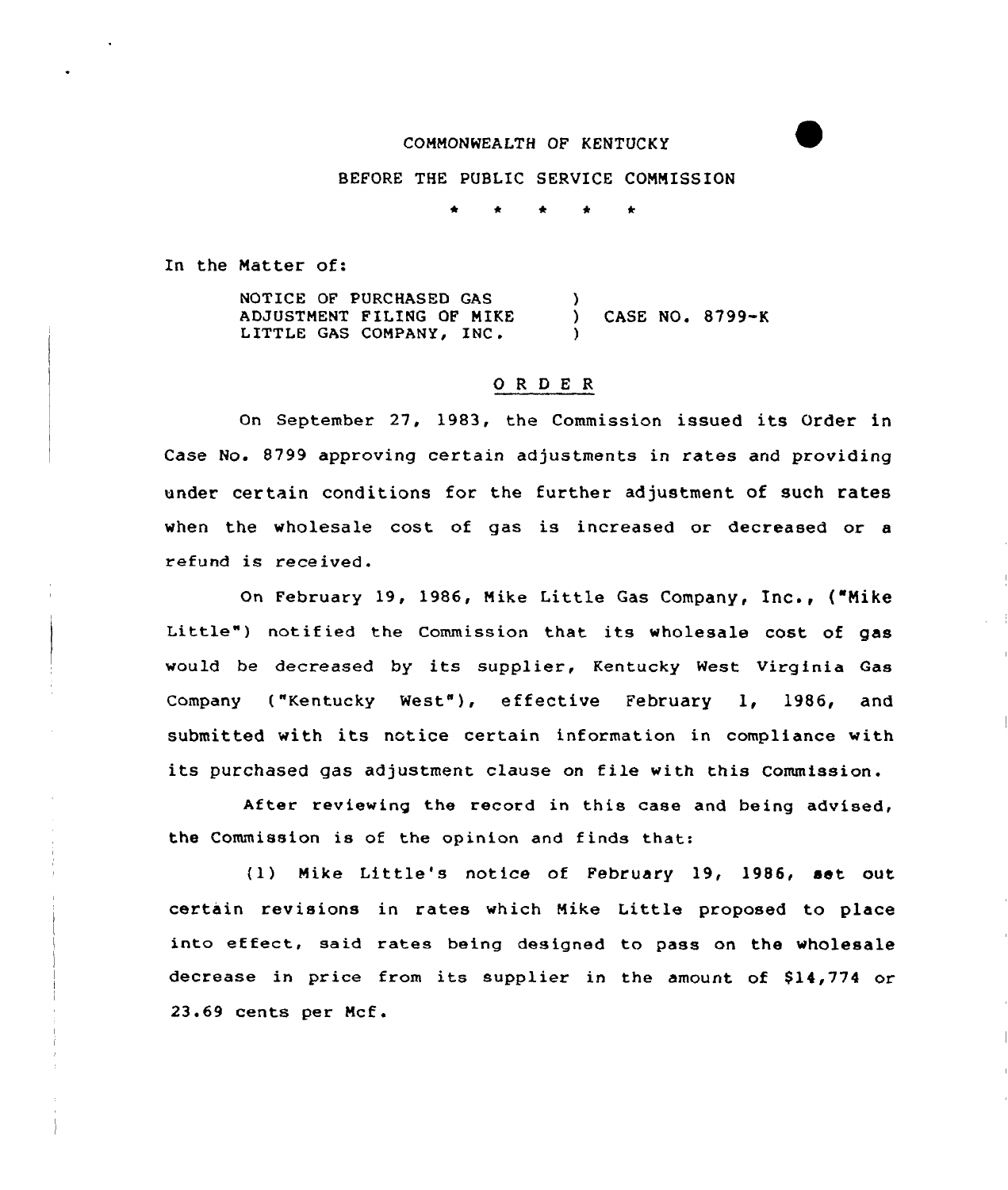(2) Nike Little's wholesale cost of gas was decreased by Kentucky West effective February 1, 1986.

(3) Nike Little should report to the Commission any excess revenues collected from February 1, 1986, to the date the proposed rates are implemented, along with a plan to refund any excess revenues to its customers. If no excess revenues are collected, that should be reported also.

(4) Hike Little's adjustment in rates under the purchased gas adjustment provisions approved by the Commission in its Order in Case No. 8799 dated September 27, 1983, is fair, just and reasonable and in the public interest and should be effective with gas supplied on and after February 1, 1986.

(5) Nike Little should submit copies of each gas purchase contract and all other agreements, options or similar such documents, and all amendments and modifications thereof related to the procurement of gas supply. Any changes in the documents, including price escalations or any new agreements entered into after the initial submission, should be submitted at the time they are entered into. Where gas is purchased from utility-owned or controlled sources, or the contract contains a price escalation clause, those facts should be noted and Mike Little should explain and justify them in writing.

IT IS THEREFORE ORDERED that:

(1) The rates in the Appendix to this Order be and they hereby are authorised effective with gas supplied on and after February 1, 1986.

 $-2-$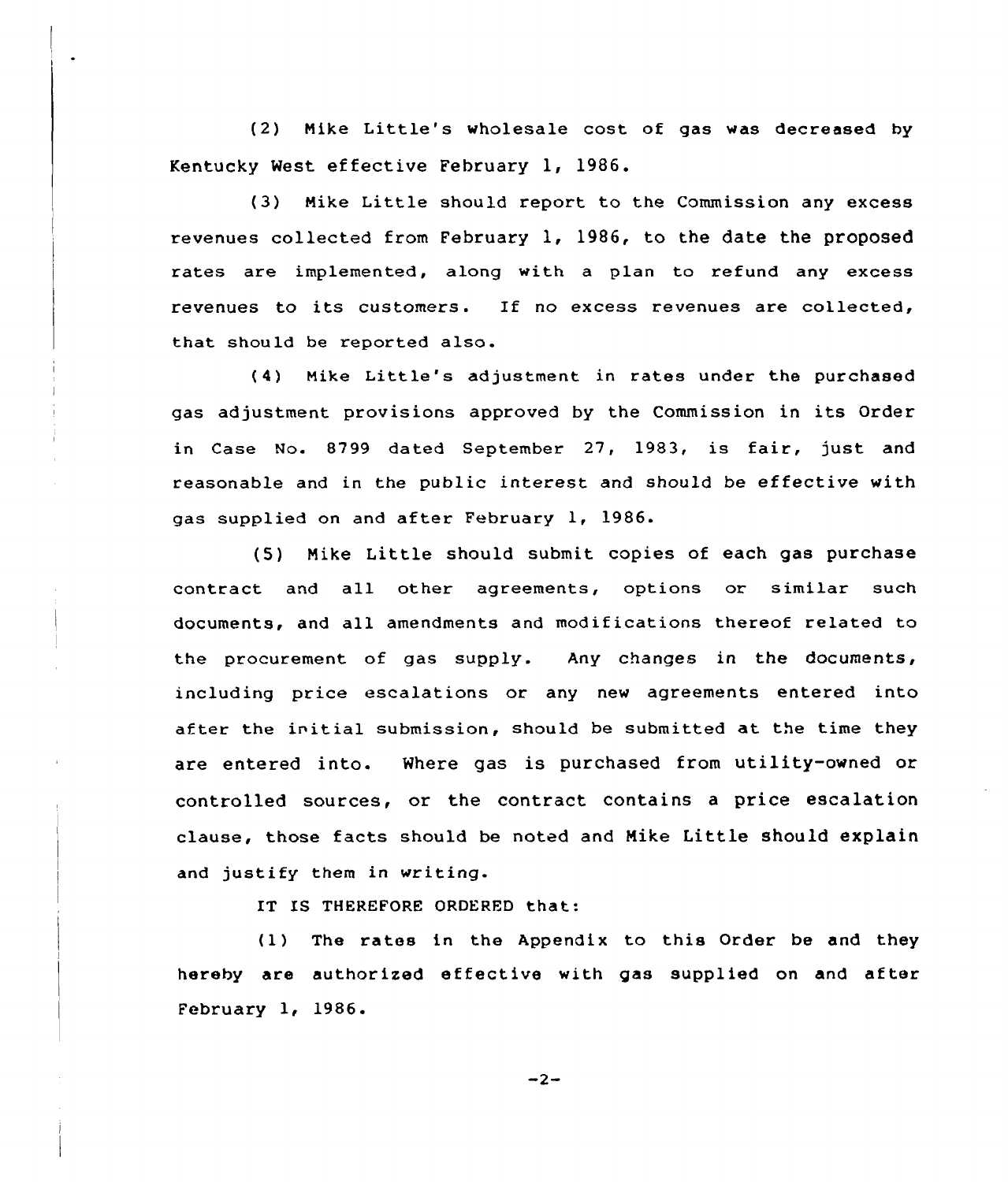(2) Within <sup>30</sup> days of the date of this Order Nike Little shall report to the Commission any excess revenues collected from February 1, 1986, to the date the proposed rates are implemented, along with <sup>a</sup> plan to refund any excess collections. If no excess revenues are collected, that shall also be reported.

(3) Within 30 days of the date of this Order Mike Little shall file with this Commission its revised tariffs setting out the rates authorized herein.

(4) Within 20 days of the date of this Order Mike Little shall supply the contract information requested herein and comply with all provisions of that request.

Done at Frankfort, Kentucky, this 3rd day of March, 1986.

PUBLIC SERVICE CONNISSION

report D. Henan.

Vice Chairman VIII Commissioner

ATTEST:

Secretary